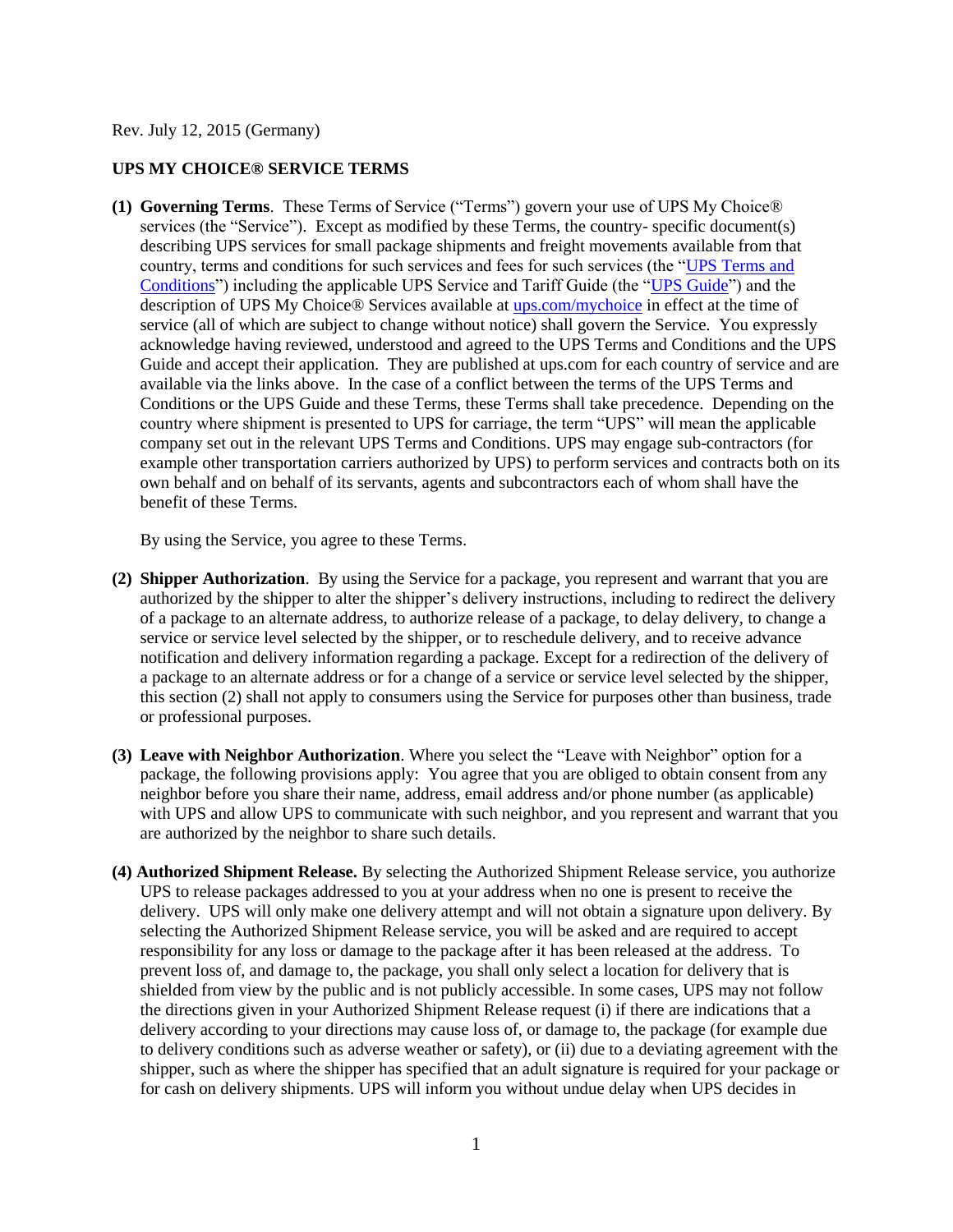accordance with the foregoing sentences not to follow your directions and a delivery of the package to you is therefore not possible at that time.

**(5) Fees and Charges**. You agree to pay any applicable fees and charges associated with the Service, which may include transactional fees per package or pursuant to your UPS My Choice<sup>®</sup> Preferences for certain Services, including, without limitation, "Deliver My Package on Another Day," "Deliver My Package to Another Address," and, where available, "Redeliver to My Address," "Make Three Delivery Attempts to My Address," and such other Services as UPS may, in its sole and unlimited discretion, make available If any Services are requested and require a transfer or delivery of the package beyond the original delivery area for the original consignee address (the delivery address originally specified by the shipper), additional transportation charges will also apply. The transportation charges (if any) will be calculated at the applicable rate between the original receiver address and the rerouted address in an amount indicated in connection with your request. If you request a delivery method at a service level higher than the service level selected by the shipper (for example, shipper selects UPS Ground service and you request UPS Air Service), additional transportation charges for the upgraded service level will apply in an amount indicated in connection with your request. Applicable Service fees and charges are set forth at [\[UPS Guide\]](http://www.ups.com/content/de/en/shipping/cost/zones/index.html).

Due to the nature of the Service, original time of delivery guarantees and the UPS Service Guarantee/Money Back Guarantee do not apply to packages subject to UPS My Choice® services. UPS may change the fees and charges for the Service at any time without prior notice. Additional fees and charges will not be assessed for packages for which UPS is unable to provide the requested Service.

If you wish to select Services that involve additional fees and charges, you may set up a credit card number or other payment method in your UPS My Choice® My Settings. You authorize UPS to automatically charge the payment card or other payment method selected in your UPS My Choice® My Settings for all applicable charges and fees, and to continue to charge such amounts to that payment method, when incurred, until you revoke your authorization. You may change the payment method or revoke your authorization by visiting the UPS My Choice® My Settings and changing your preferences. It may take UPS up to 10 calendar days to process any change to or revocation of your payment authorization.

**(6) Delivery to a UPS Access Point™ Location**. A UPS Access Point location is an independently owned and operated business designated by UPS where a consignee or other recipient may, where available, receive a package delivery.

Packages that may be received for delivery at a UPS Access Point location are subject to restrictions, including, without limitation, in regard to weight and size and actual and declared value as set forth at [\[Guide to UPS Access Point™ locations\]](http://www.ups.com/accesspoint/). Before releasing any shipment at a UPS Access Point location to you or another authorized recipient, you or the authorized recipient may be required to produce sufficient identification, including without limitation, provision of government-issued identification. Any such information provided to UPS will be used solely in accordance with the German Postal Services Data Protection Regulations (*Postdienste-Datenschutzverordnung*) or other data protection regulation, where applicable, for the purposes of identity verification and authorization. Where you inform UPS that a shipment may be released to another authorized recipient (other than you) you agree to notify and obtain the consent of the authorized recipient that he or she will receive such shipments and the necessary personal data (address data) relating to him or her will be stored and processed by UPS for the purposes of delivering the relevant shipments and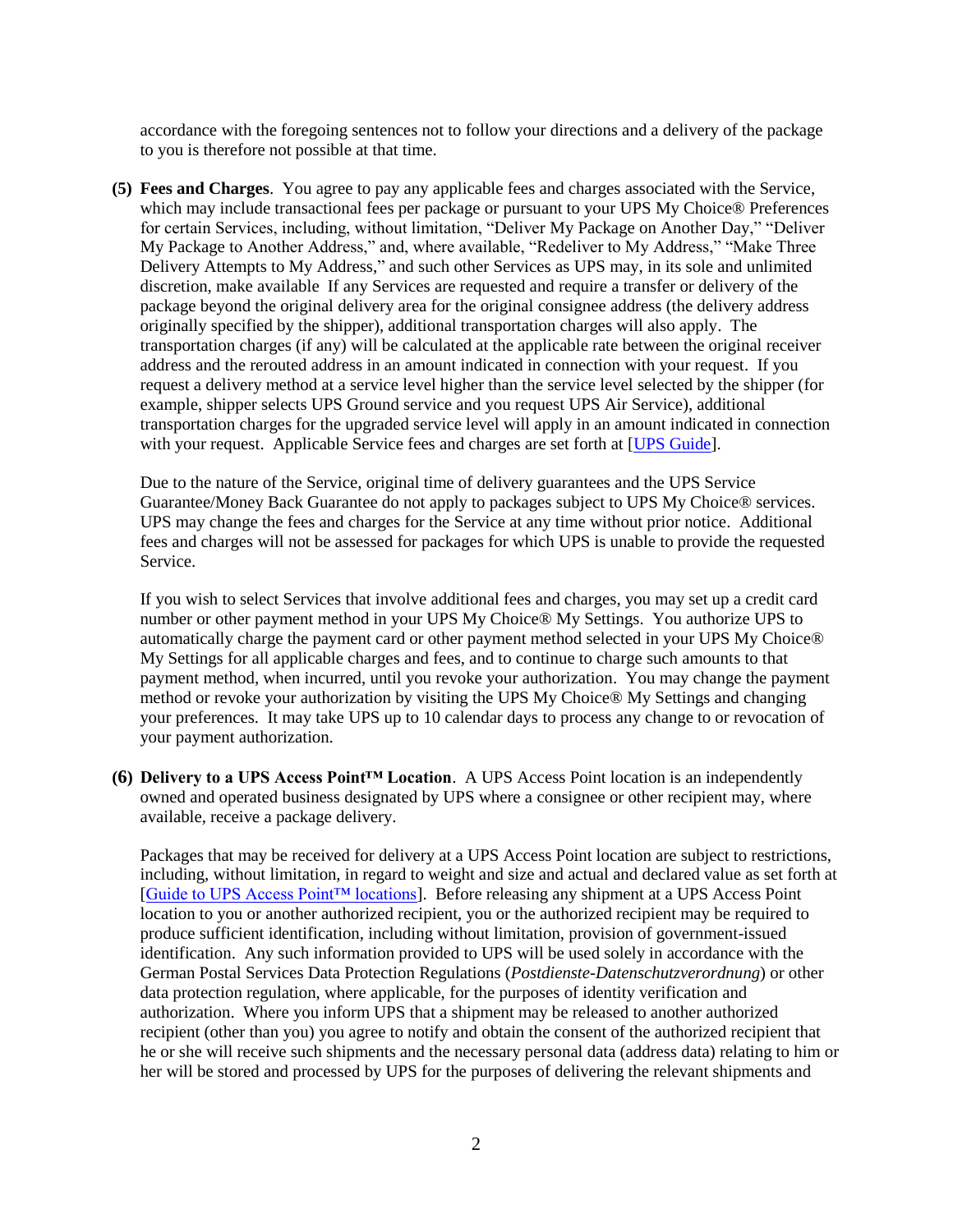that such information may be transferred to countries other than the country in which UPS originally collected the information.

Notwithstanding the foregoing, any visit to a UPS Access Point location is at your own risk. Any liability of UPS for lost, damaged or delayed packages to a UPS Access Point location is subject to the limitations set forth herein and in the applicable UPS Terms and Conditions. For requests to hold for pickup at a UPS Access Point location, packages will be held for ten (10) days, except in the United States, Canada, Mexico, and Puerto Rico, where they will be held for seven (7) days, before they are returned to the sender (transportation charges will be assessed to the shipper if returned to the shipper).

**(7) Data Use**. To apply for your UPS My Choice® Membership, you are required to submit to UPS or its service provider the following data: name, address, and telephone number. This personal information will be used solely for the purposes set forth in, and subject to, the UPS Privacy Notice (available at UPS's website at [\[UPS Privacy Notice\]](http://www.ups.com/content/de/en/resources/ship/terms/privacy.html)) (which is hereby incorporated by reference into these Terms). By applying, you consent to the collection and use of your personal information for this purpose.

UPS and other companies in the UPS group of companies worldwide, including companies in countries which may not have the same level of data protection as the country where the shipment is presented to UPS for carriage, may use any data provided by you for the purposes set forth in, and subject to, the UPS Privacy Notice published on UPS's website at [\[UPS Privacy Notice\]](http://www.ups.com/content/de/en/resources/ship/terms/privacy.html) (hereby incorporated by reference into these Terms). You have certain rights (exercisable by contacting UPS under privacy@ups.com or UPS Europe SPRL/BVBA, Attorney Data Privacy, Ave. Ariane 5, Brussels, 1200, Belgium) under the law to have access to, rectify, object to the use for direct marketing of, or delete personal data held by UPS.

**(8) UPS My Choice® Membership**. Features of UPS My Choice® Membership available to you may vary based on the location of your residence, your method of enrollment, information provided by you, and your agreement to terms and conditions. As a result, UPS may provide limited access to some Services (for example, you may be limited to receipt of package delivery alerts by email). You may be required to provide sufficient verification of identity before you are able to access your UPS My Choice® Membership or certain UPS My Choice® Services (for example, reroute to another address).

You may terminate your UPS My Choice® Membership or stop using the Service at any time by terminating your membership in the UPS My Choice® My Settings section.

**(9) Liability Limitations**. UPS's liability in relation to the Service, including liability for loss or damage to a package, or delayed delivery shall be limited pursuant to the UPS Terms and Conditions. UPS does not accept responsibility for purely economic losses, such as the costs of any alternative means of transport, loss of profits, loss of business opportunities or loss of revenue. The UPS Service Guarantee/Money Back Guarantee does not apply to packages subject to the Service, including without limitation a change in service level. All claims for loss or damage or delay shall be notified to UPS in accordance with the UPS Terms and Conditions and the UPS Guide by the original shipper.

In no event shall UPS be liable for any Loss, including but not limited to loss, theft, alteration of, unauthorized access to, or acquisition of, your personal information, or other security breach, compromise, or incident involving your personal information, whether by third parties or otherwise, arising out of or resulting from misuse or impairment of the security of the personal information